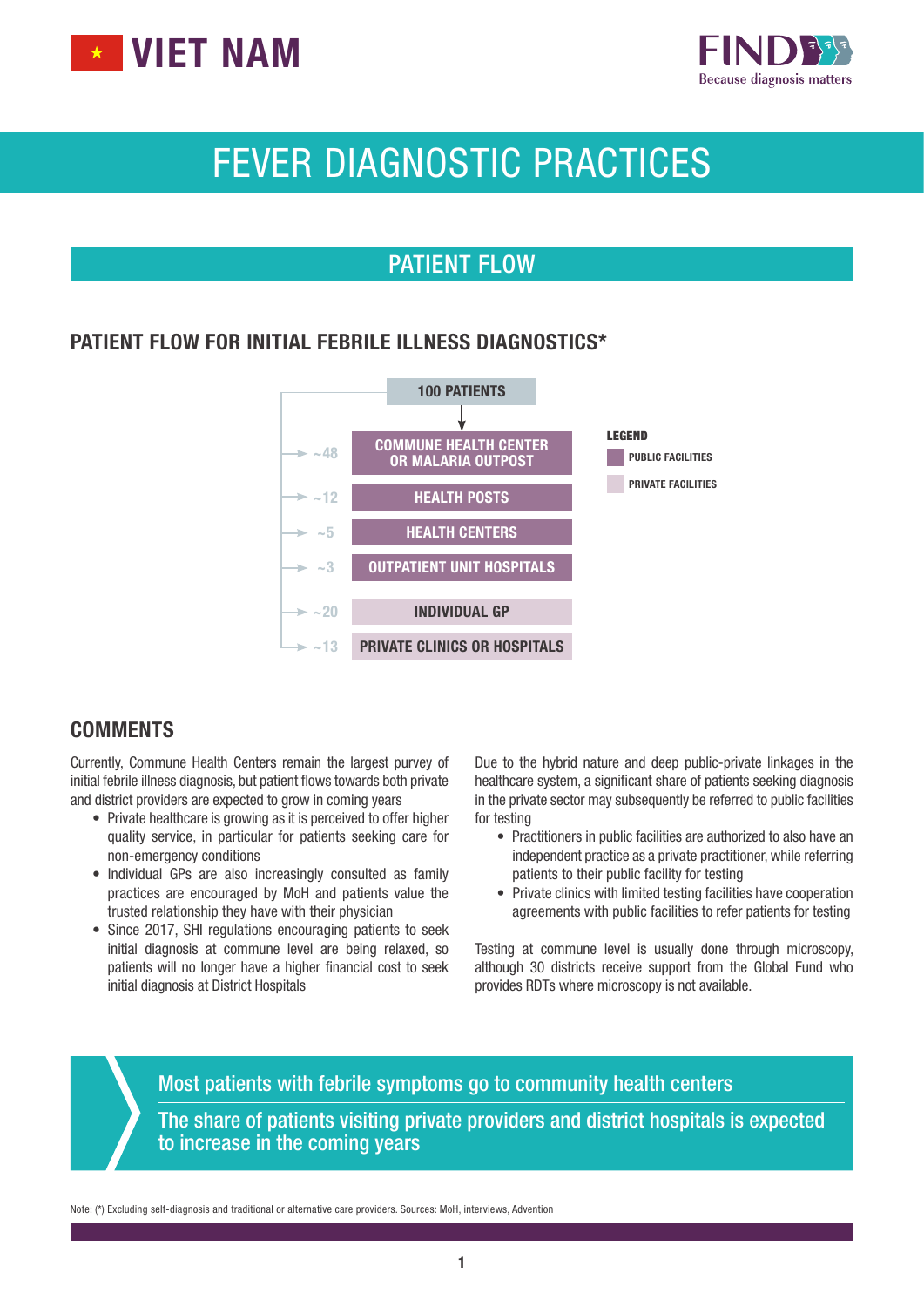#### FEVER AND MALARIA DIAGNOSTIC ALGORITHM AND PRACTICES

All suspected cases of malaria should be tested

Microscopy is preferred over RDTs:

• First-line malaria diagnosis at hospitals and health centers is microscopy • First-line malaria diagnosis at health posts is microscopy + RDTs if

microscopy is available otherwise RDTs only

Type of RDT used: Pf + Pv

#### DIAGNOSTIC GUIDELINES TREATMENT GUIDELINES

First-line treatment of unconfirmed malaria: Dihydroartemisinin-piperaquine (DHA-PPQ)

First-line treatment of Pf: DHA-PPQ

First-line treatment of Pv: Chloroquine + Primaquine (CQ+PQ)

Second-line treatment of Pf and Pv: Quinine +Clindamicina; Quinine+Doxycycline (QN+CL; QN+D)

Treatment of severe malaria: Artesunate+Quinine (AS+QN)

# ADHERENCE TO GUIDELINES

LEGEND **FULLY ALIGNED** 

RARELY OR NOT ALIGNED GENERALLY ALIGNED

Treatment is overall compliant with international guidelines

Though, when available, both RDTs and microscopy are used to test all suspected patients; resulting in double testing, which is discouraged by the WHO

#### FEBRILE ILLNESS DIAGNOSTIC ALGORITHM Guideline algorithm for all health providers (public and private) for all patients



Viet Nam is not fully compliant with international guidelines as there is double-testing by microscopy when RDTs are used for initial diagnosis

Sources: WHO, interviews, Advention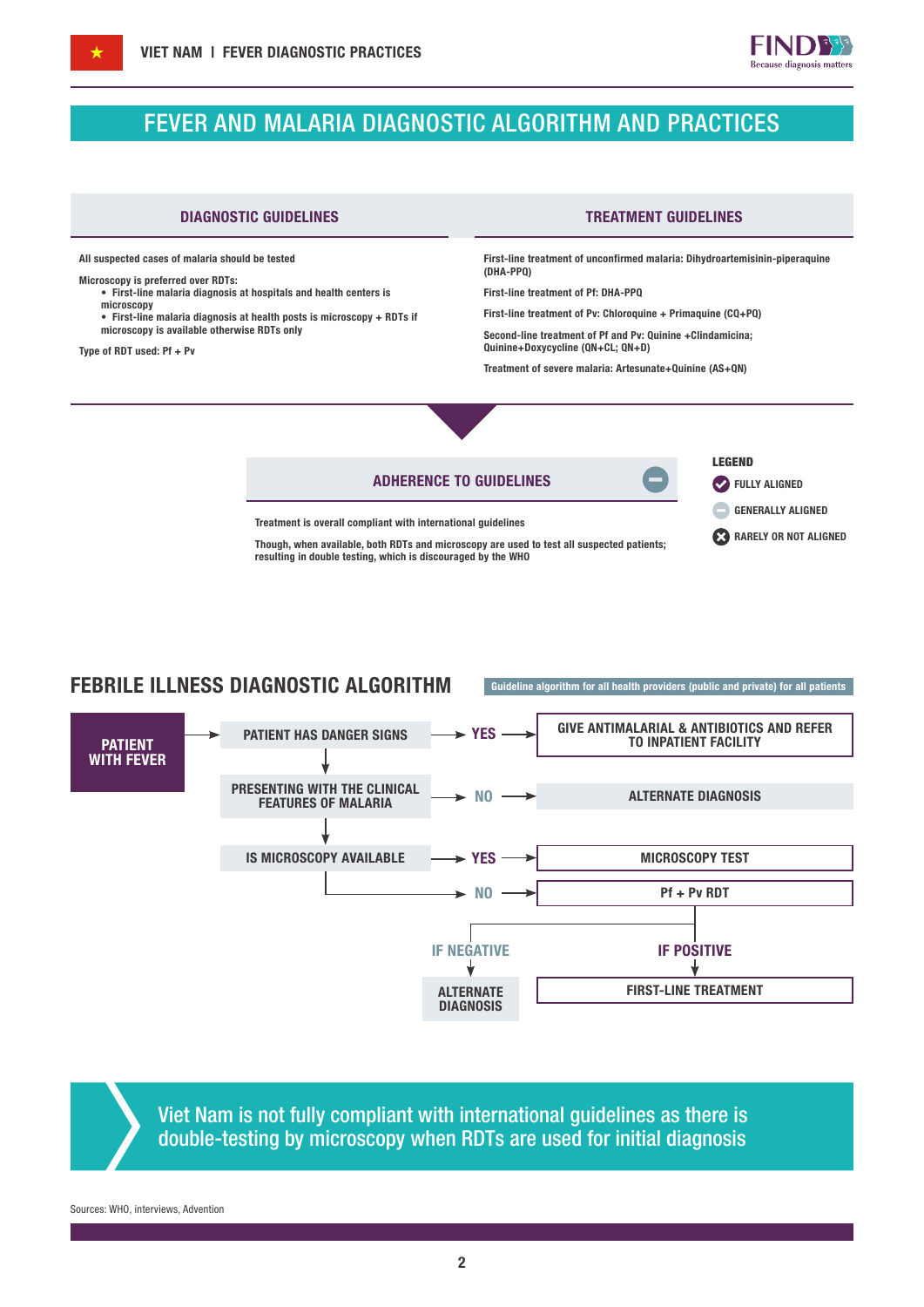

#### MALARIA TESTING PRACTICES AT DIFFERENT HEALTH FACILITY LEVELS



RDTs are mostly used in districts supported by the Global Fund, but remain less common than microscopy tests

Sources: interviews, National MoH, Advention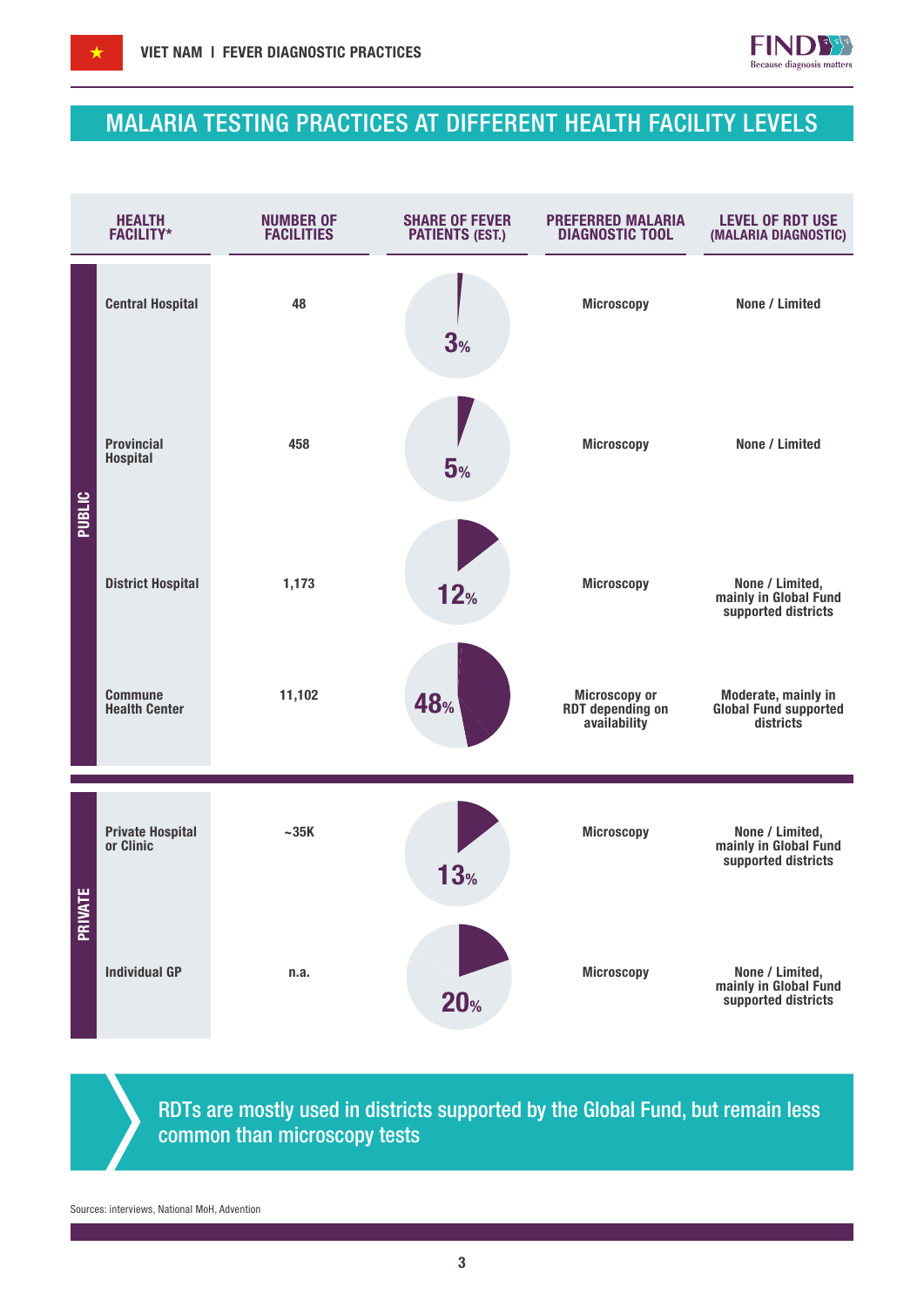

## MALARIA TESTING PRACTICES



#### MALARIA TESTS PERFORMED IDENTIFIED MALARIA RDTs USED\*

| SD Bioline Malaria Ag P.f/P.v            |                              |                                                   |  |  |  |  |
|------------------------------------------|------------------------------|---------------------------------------------------|--|--|--|--|
| <b>Pf-HRP2</b>                           | \$0.42 / test                | Abbott                                            |  |  |  |  |
| Any malaria with<br>pLDH-pan             | $>1.3M$ RDTs<br>since 2012   | Malaria Ag Pf/P                                   |  |  |  |  |
| <b>CareStart Malaria HRP2/pLDH Combo</b> |                              |                                                   |  |  |  |  |
| Pf-HRP2 and<br><b>Pf-pLDH</b>            | \$0.65 / test                | <b>ACCESSBIO</b><br>CareStart<br>Malaria HRP2 (Pf |  |  |  |  |
| Any malaria with<br>pLDH-pan             | >1.5M RDTs from<br>2010-2011 | <sub>CareStart</sub><br>Malaria                   |  |  |  |  |
|                                          |                              |                                                   |  |  |  |  |
|                                          |                              |                                                   |  |  |  |  |
|                                          |                              |                                                   |  |  |  |  |

Currently, malaria testing is mainly done by microscopy, but is increasingly being replaced or complemented by RDTs (respectively 2M and 0.6M)

RDTs have low price points, and the majority are Pf and pLDH-pan

Note: (\*) Most recent information available for specific tests. Sources: WHO, Global Fund, Advention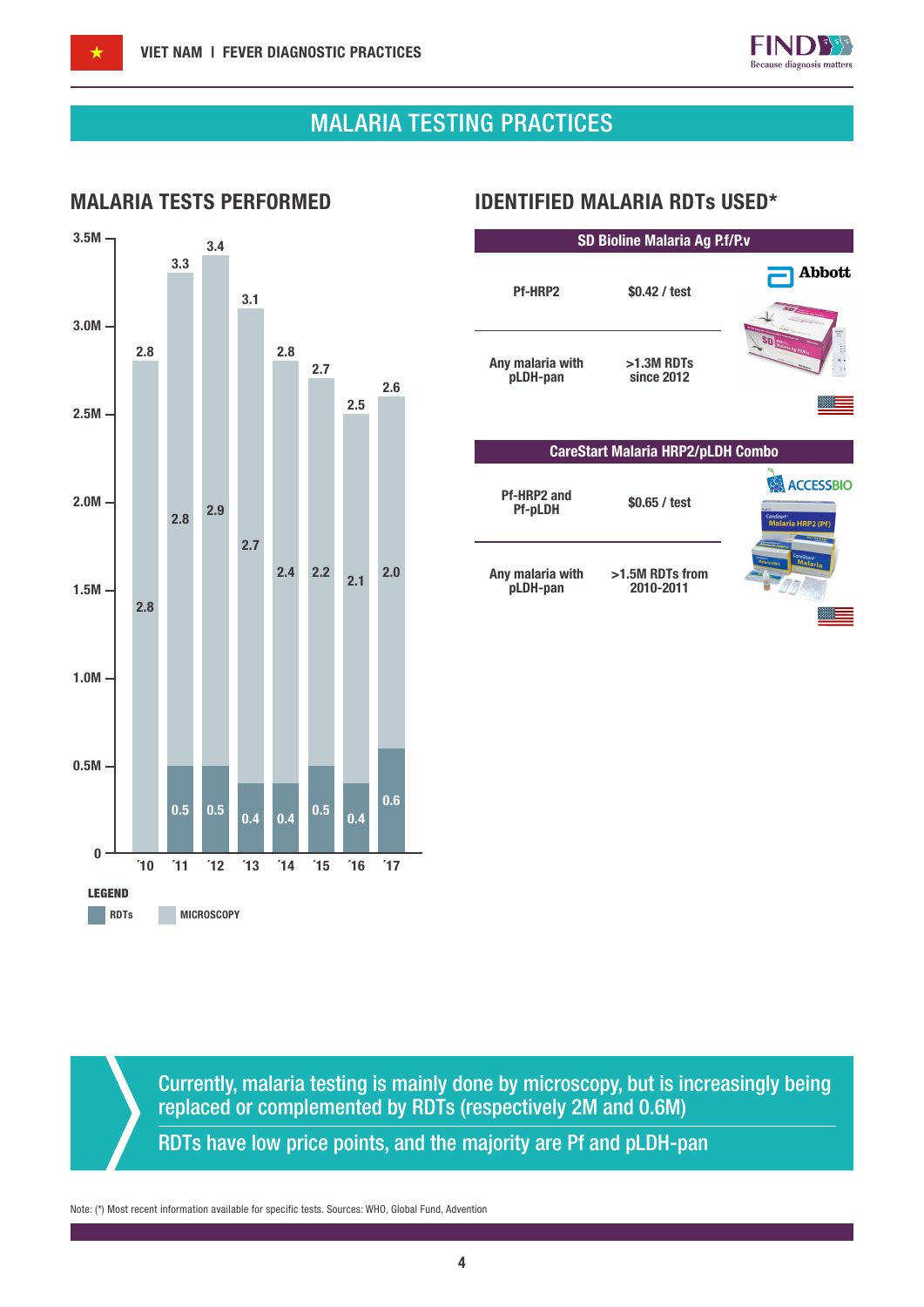

## MALARIA TESTING LANDSCAPE

|                                                                                   |                                                                 | <b>PRIORITY COUNTRIES*</b>    |                              |                                       |                                             |                                     |                                          |                              |
|-----------------------------------------------------------------------------------|-----------------------------------------------------------------|-------------------------------|------------------------------|---------------------------------------|---------------------------------------------|-------------------------------------|------------------------------------------|------------------------------|
|                                                                                   |                                                                 | $\bigstar$<br><b>VIET NAM</b> | <b>CAMBODIA</b>              | <b>S. AFRICA</b>                      | ⊙<br><b>INDIA</b>                           | $\mathfrak{C}^*$<br><b>PAKISTAN</b> | <b>MYANMAR</b>                           | <b>THAILAND</b>              |
|                                                                                   | <b>Population (M)</b>                                           | 95                            | 16                           | 56                                    | 1,324                                       | 193                                 | 53                                       | 69                           |
| <b>HEALTHCARE</b><br><b>INFRASTRUCTURE</b>                                        | <b>Healthcare</b><br>expenditures per<br>capita (\$)            | 115-120                       | 65-70                        | 84                                    | 60-70                                       | $35 - 40$                           | 55-59                                    | 217-225                      |
|                                                                                   | <b>Health insurance</b><br>coverage                             | $~10\%$                       |                              | ~16% =><br>NHI                        | $~10\%$                                     | ~19%                                | <b>Negligible</b>                        | $-98%$                       |
|                                                                                   | <b>Universal health</b><br>coverage index                       | 73                            | 55                           | 67                                    | 56                                          | 40                                  | 60                                       | 75                           |
|                                                                                   | <b>Patients with fever</b><br>being tested (%)**                | 80%                           | 69%                          | 82%                                   | 71%                                         | 68%                                 | 55%                                      | 83%                          |
|                                                                                   | <b>Main distribution</b><br>network                             | <b>NIMPE</b>                  | <b>CNM</b>                   | <b>NDOH</b>                           | <b>State</b><br><b>MoHs</b>                 | Mix<br>public/<br>private           | NVBDCP/<br><b>CMSD</b>                   | <b>BVBD</b>                  |
|                                                                                   |                                                                 |                               |                              |                                       |                                             |                                     |                                          |                              |
| <b>MALARIA</b><br><b>DIAGNOSTIC</b><br><b>FUNDING &amp;</b><br><b>PROCUREMENT</b> | Last year total malaria<br>funding (\$M)                        | 16                            | 20                           | 24                                    | 226                                         | 38                                  | 78                                       | 21                           |
|                                                                                   | <b>Share of government</b><br>funding $(\frac{6}{6})$           | ~18%                          | $~1.3\%$                     | $~100\%$                              | ~173%                                       | ~158%                               | $-8%$                                    | $-40%$                       |
|                                                                                   | <b>Main procurement</b><br>decision maker                       | <b>NMCP</b>                   | CNM/<br><b>UNOPS</b>         | NDOH /<br><b>Malaria</b><br>programme | <b>National</b><br>and state<br><b>MoHs</b> | GF /<br><b>NMCP</b>                 | NMCP/<br><b>PMI</b>                      | <b>NMCP</b>                  |
|                                                                                   | <b>Procurement</b><br>concentration level                       | <b>High</b>                   | <b>High</b>                  | <b>High</b>                           | Low                                         | <b>Medium</b>                       | <b>Medium</b>                            | <b>High</b>                  |
| <b>MALARIA</b><br><b>DIAGNOSTIC</b><br><b>PRACTICES</b>                           | <b>Health facilities</b><br>performing RDTs                     | <b>Health</b><br>posts        | Lower<br>level<br>facilities | Lower<br>level<br>facilities          | Sub-<br>Health/<br><b>Primary</b><br>HC.    | GPs,<br>clinics                     | Lower<br>level<br>facilities,<br>clinics | Lower<br>level<br>facilities |
|                                                                                   | <b>Share of RDT in</b><br>malaria diagnostic<br>(% of patients) | ~19%                          | ~174%                        | ~163%                                 | ~13%                                        | $~20\%$                             | $-96%$                                   | $-5%$                        |
|                                                                                   | <b>Community HCW RDT</b><br>knowledge                           | <b>Yes</b>                    | <b>Yes</b>                   | <b>Yes</b>                            | <b>No</b>                                   | <b>Yes</b>                          | <b>Yes</b>                               | <b>Yes</b>                   |
|                                                                                   | <b>Quality management</b><br>system performance                 | <b>High</b>                   | <b>Medium</b>                | <b>High</b>                           | <b>Medium</b>                               | <b>Medium</b>                       | Low                                      | <b>High</b>                  |

NIMPE: National Institute of Malaria, Parasitology, and Entomology (also CNM); NDOH: National Department of Health; MoH: Ministry of Health; NVBDCP: National Vector Borne Disease Control Programme; CMSD: Central Medical Store Depot; BVBD: Bureau of Vector-Borne Disease;

NMCP: National Malaria Control Programme; UNOPS: United Nations Office for Project Services; GF: The Global Fund; PMI: Project Management Institute

Notes: (\*) Last available year; (\*\*) As per Advention's assumption based on interviews (base case scenario). Sources: WHO, World Bank, GF, interviews, Advention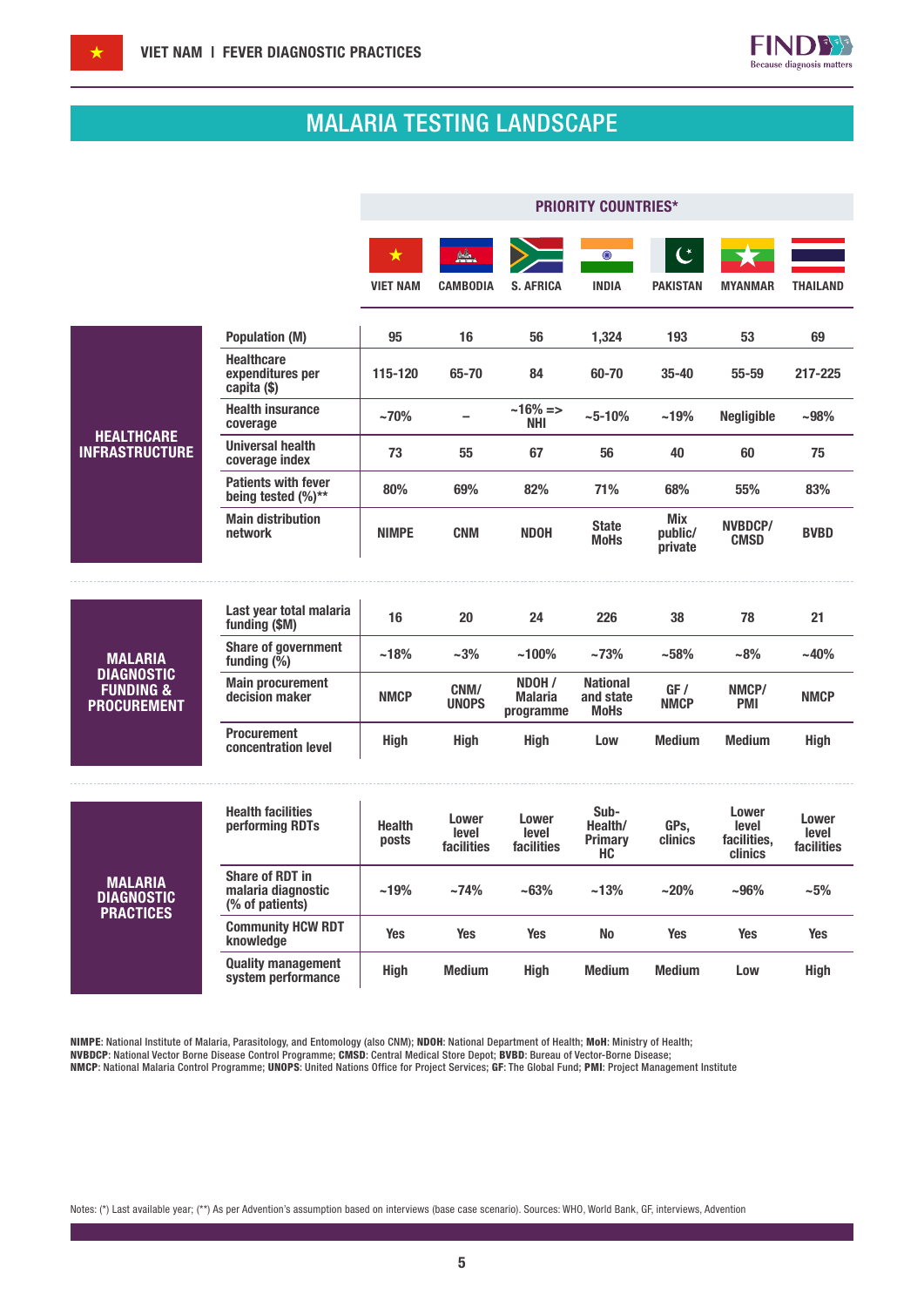

## MALARIA RDT STAKEHOLDERS MAP



#### LEGEND

HEAVY USE OF DONOR'S PROCUREMENT POOLING SYSTEM  $\overleftrightarrow{\mathbf{x}}$  use of Donor's procurement pooling system

Malaria RDTs are mostly financed by international donors, except in India, Pakistan and South Africa

NMCPs are key decision makers regarding RDT selection in all countries

Source: Advention